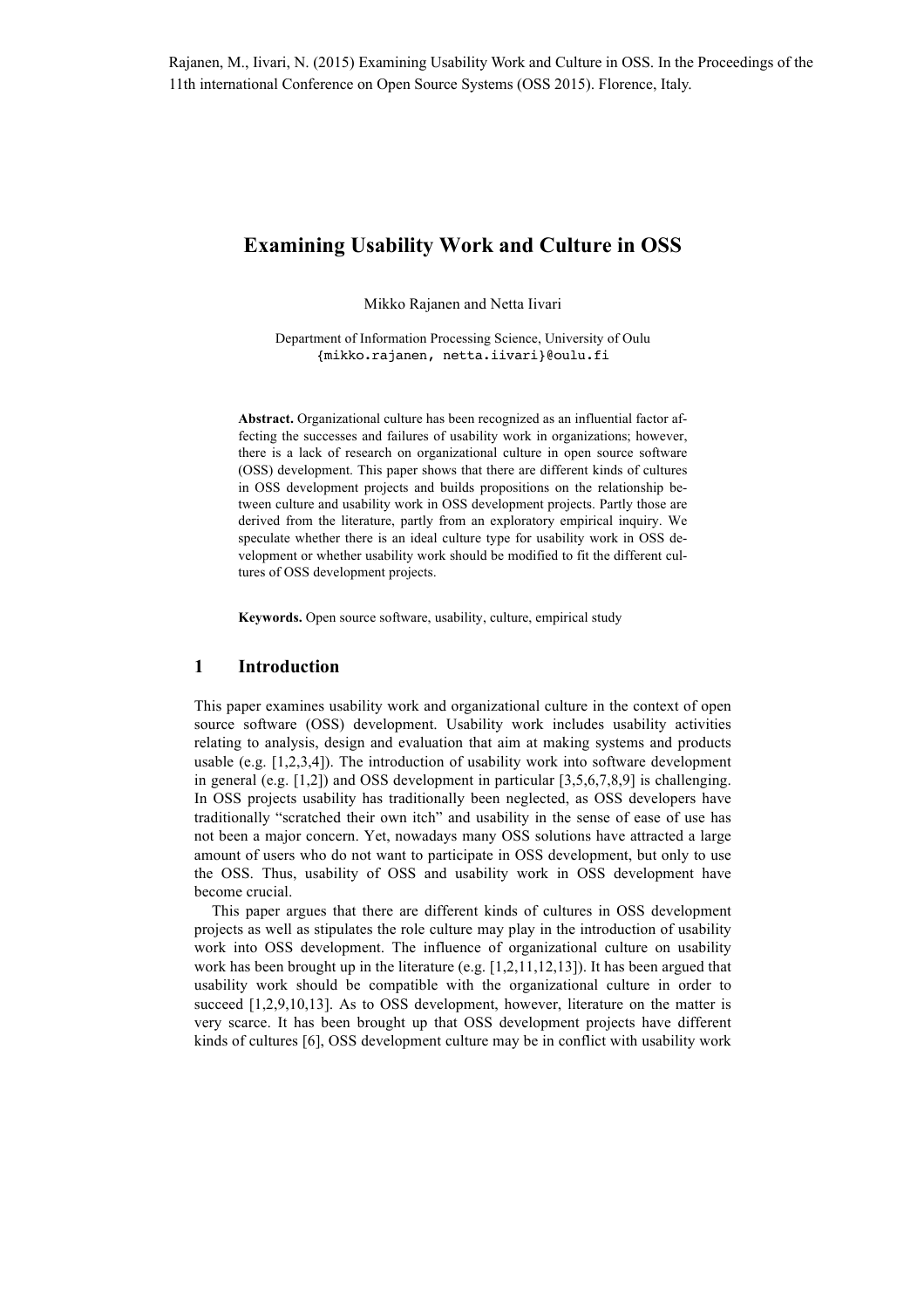[6,7,8] and usability activities should be tailored to fit the OSS development philosophy and culture [7,8,10]. Yet, no empirical research has been reported.

This paper initially inquires the cultural context of OSS development projects and speculates on the relationship between usability work and culture in OSS development. Culture (as defined in section 2) is approached here through the lens of the competing values model that is a widely used model for culture studies (e.g. [1,14]). Although the model has originally been developed for explaining differences in the organizational effectiveness literature [15], the value orientations in the model seem relevant also in OSS development. Moreover, the model has already been applied in related research on usability work in commercial software development [1]. The paper reports some exploratory research findings gained during a research program where attempts for introducing usability work into OSS development have been organized. Four OSS case projects are discussed in this paper.

This paper is structured as follows. The next section addresses the concept of culture and reviews related research addressing the relationship between usability work and culture. The third section presents the research method used in the empirical studies and the empirical results. The last section discusses the implications of the findings as well as their limitations and paths for future work.

# **2 Literature review**

Culture has been the topic of study within numerous disciplines, while in cultural anthropology it has been the main focus. The discipline studies humans as cultural beings, assuming that 'man is a symbolizing, conceptualizing, meaning-seeking animal' [16]. Although there are several hundred definitions of culture within the discipline, some are more prominent than others. A famous definition by Geertz is the following: "Man is an animal suspended in webs of significance he himself has spun, I take culture to be those webs, and the analysis of it to be therefore not an experimental science in search of law but an interpretive one in search of meaning" [16]. Later on, the study of culture has spread to different disciplines; including also Information Technology (IT) related disciplines. Some studies have even addressed the relationship between usability work and organizational culture.

In such studies, one can identify two strands: studies discussing the relationship between 'usability work and engineering culture' and studies discussing the relationship between 'usability work and a particular organizational culture'. The first strand argues that there are discrepancies between the cultures of engineers and usability professionals, and cultural change is needed for solving these discrepancies. Engineers need to cultivate their work practices [17], but also usability experts should try to think and work like engineers to minimize the problem of cultural differences [10,13]. The latter strand, on the other hand, discussing the relationship between usability work and particular organizational cultures, maintains that the introduction of usability work likely succeeds if it is customized to the existing culture as for usability work there is no 'one size fits all' [1,2,10]. One should understand the particular usability myths and values that define the usability culture of the organizations [11]. Obstacles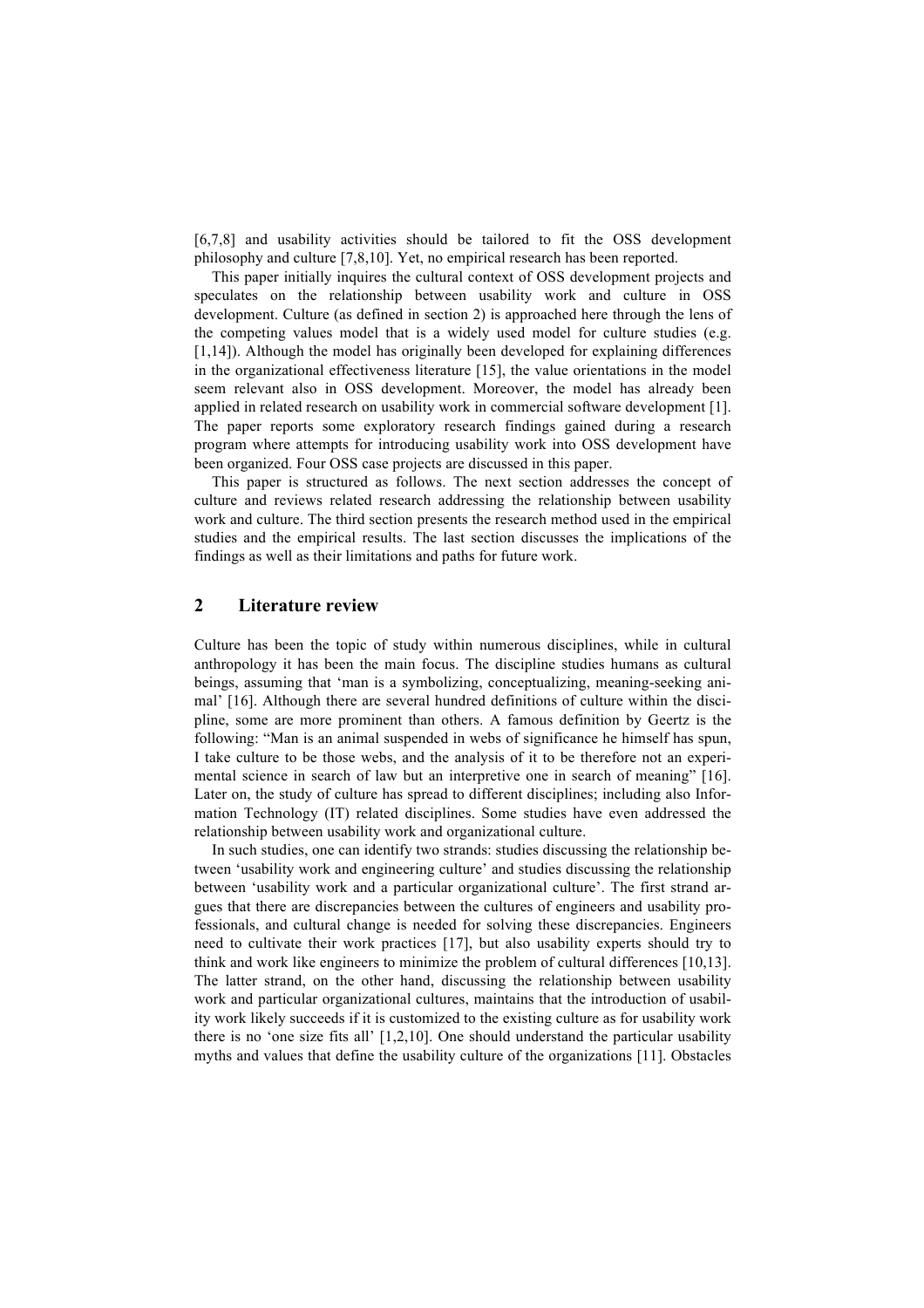for usability include prevalent myths, attitudes, beliefs and incentives [13]. Usability myths and values should be presented and openly discussed to succeed [11].

On the other hand, some studies do not recommend understanding the existing usability culture of the organization, but instead present 'usability culture' as an ideal state where to aim at [12]. 'Strategic usability' is presented as an ideal state that means embedding usability in the organizational processes, culture and roadmaps [18]. 'Full scale usability' involves a major cultural transformation for an organization and a paradigm shift for practitioners. There is a need for a cultural change from technology and engineering centric views, but such change may cause resistance [19].

There are also studies that have shown that there are different cultures in development organizations that may have implications on usability work [1,20]. Certain cultural characteristics have been associated with certain usability work characteristics in organizations. Four 'usability cultures' have been identified that do not describe ideal situations, but current states of affairs in studied cases. The characteristics of usability work identified seemed to be compatible with the cultural characteristics [1]. Hence, the study recommends modifying usability work to fit the existing culture, proposing a cultural compatibility hypothesis (see [1,2]).

Based on the literature, it seems that there may be a cultural clash or conflict between usability work and engineering culture as well as between usability work and culture of some particular development organizations. To solve the problem of cultural clash or conflict, researchers suggest that: 1) Usability work should be modified to fit the engineering culture; 2) Usability work should be modified to fit some particular organizational culture; 3) Engineering culture should be modified so that usability is appreciated and 'usability culture' as an ideal state can be achieved; or 4) The organizational culture in question should be modified so that usability is appreciated and 'usability culture' as an ideal state can be achieved. There is variety in the culture conceptions in these studies as well as in the assumptions concerning the relationship between culture and usability work. Equipped with these tools, we examine studies addressing usability work and culture in OSS development.

Although during the past decade a huge amount of research on OSS development has been produced, there is a lack of research addressing the cultural context of OSS development. Nevertheless, it has been pointed out that there is variety in the OSS development community cultures, depending on the software under development, the size of the development community and the underlying business model [6]. However, empirical research on culture is lacking. On the other hand, researchers have already described the general characteristics of OSS development culture, bearing some resemblance with the description of engineering culture discussed earlier. OSS development culture has been characterized by passion and technical rationality: there are people passionate about the OSS they are developing and for them it might be difficult to empathize with users who do not have the similar level of technical knowledge and skills [6]. In OSS development culture, the interest is in scratching one's own itch and in finding technical solutions; there is no particular interest in understanding 'the user', but to show one's worth in practice [7]. The culture is described as developercentric and merit-based that values technical skills and knowledge above all. In this kind of a cultural context it might be difficult for usability experts to gain merit [8].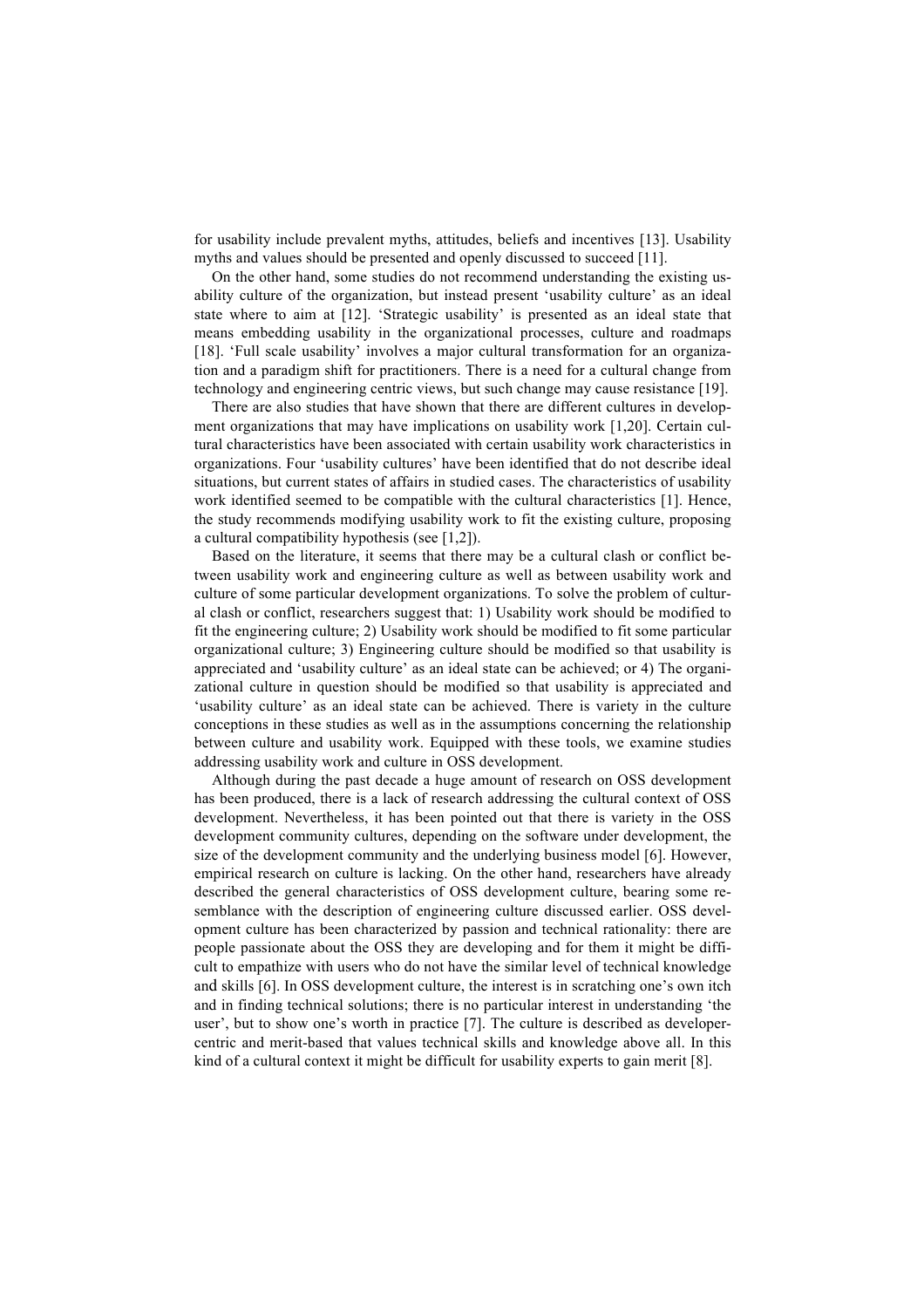Incorporating usability into this kind of a cultural context is a challenge [5]. However, the cultural clash is not only between usability and OSS development, but between corporate usability processes and OSS development [8]: decentralized and engineering-driven OSS development does not fit very well with corporate usability processes. It is argued that usability methods should better fit this culture [8]. Usability people should understand the cultural context they are entering into. Trust building and showing merits are key concerns. Different strategies may be utilized. One may try to establish authority and trust by showing ones competence (in usability) with facts and data, or by trying to slowly integrate into the community [6].

This paper characterizes particular OSS development projects from the viewpoint of usability work and the cultural context and offers some initial propositions on the relationship between usability work and the cultural context. The cultural context will be addressed by using a competing values model as a sensitizing device. The model has been widely used in exploring organizational culture in IT research (e.g. [1,14,15,21]. It categorizes cultures based on value orientations in organizations. The model includes two axes that reflect the different value orientations: change vs. stability, and internal focus vs. external focus. Change emphasizes flexibility and spontaneity, while stability emphasizes control, continuity and order. Internal focus highlights integration and maintenance of the existing system, while external focus highlights competition and interaction with the organizational environment [21]. From these two dimensions one can identify four primary types of culture: group, adhocratic, hierarchical and rational. Usually organizations have features of all of them, while one usually dominates. Within the **group culture typ**e the emphasis is on flexibility and internal focus. The values are the sense of belonging, trust, participation, openness, teamwork, and the sense of family. Within the **adhocracy culture type** the emphasis is also on flexibility, but with focus on external environment. The values are innovation, adaptation, creativity, growth, resource acquisition, and dynamism. Within the **hierarchical culture type** the emphasis is on control and internal focus. Coordination, stability, measurement, documentation, order and smooth operation are valued. Finally, within the **rational culture type** the emphasis is on control and external orientation. Planning, goal setting, efficiency, productivity, competitiveness and market superiority are valued. The competing values model was utilized to make sense of the cultural contexts of the involved case OSS projects. The model provided us a concrete typology to be used in the venture related to which no existing research was found.

# **3 Research Design and Empirical Insights**

This research is part of a larger research program, started in 2007, in which suitable methods and models for introducing usability work into OSS development have been developed and experimented with. This research program follows the design science approach, which is about building artefacts for specific purposes and about evaluating how well they perform for their intended purposes [22]. The artefacts have been methods for introducing usability work into OSS development. They have been iteratively improved through experimenting with them in real-life OSS development pro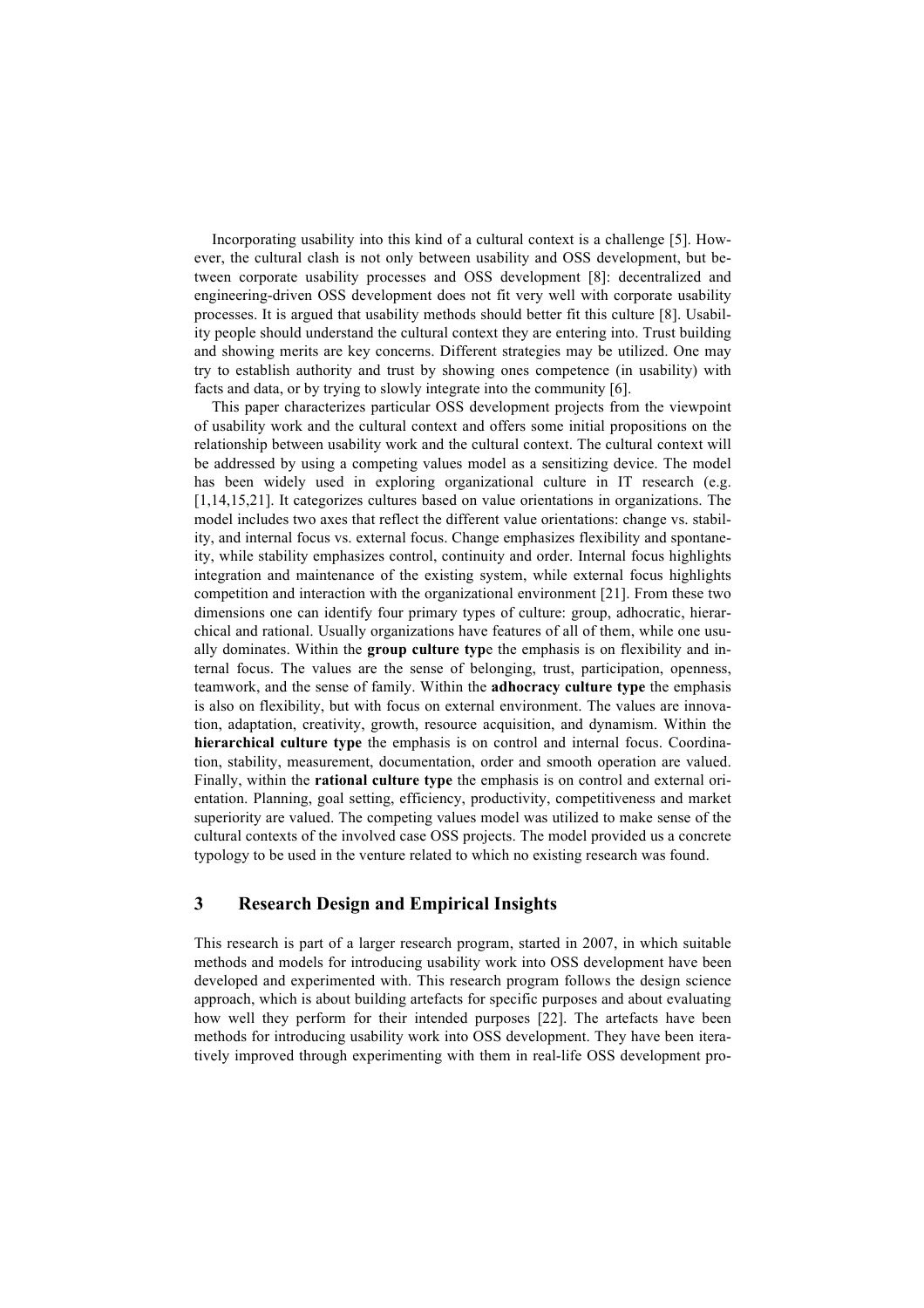jects. During such experimentation, material also for this paper has been collected. The research program comprises 13 usability case projects in the OSS development context between years 2007 and 2014. Four cases were selected for this paper: they characterize clearly the differences between OSS project cultures among the 13 OSS case projects.

In this paper, OSS development cultures and usability work are studied in four different OSS development cases. In each case, a different student team introduced usability activities into one selected OSS development project under the close supervision and guidance of the researchers, and collected data related to these usability activities and the OSS development project. These cases are reported in more detail from different theoretical viewpoints in [3,4,9]. All students had a background of multiple theoretical and practical usability courses. They acted as usability specialists in the OSS cases. Each student team consisted of three to ten students working between 200 and 300 hours each during four to six calendar months in planning and carrying out the usability activities, communicating with the OSS project, following up the impact of usability activities, collecting data, and writing project reports. The collected research material includes, e.g., community website content, version changelogs, emails, internet relay chat (IRC) logs, forum messages and reports of the usability activities. In this paper this research material is analyzed from the viewpoint of the OSS development culture and usability work. The competing values model offered a sensitizing device, focusing attention to the divergent value orientations in OSS development projects.

#### **3.1 Case 1**

In case 1, the usability intervention was done by a usability team of five students acting as external usability consultants (cf. [23]). The usability team kept its distance from developers and community as planned and therefore did not try to get to know this OSS project in detail before the usability activities. The usability team conducted heuristic evaluation, cognitive walkthrough and usability testing for the OSS and reported the findings in a report that was sent to the core developers and mentioned in a forum post at the main discussion forum of the community. The developers acknowledged receiving the report and said that they would respond when they had discussed it internally. After three years, no contact by the developers has been made, the identified usability problems have not been fixed and there has not been discussion about any usability related user interface changes in the forums.

In general, this OSS development community did not have a rigid hierarchical structure. The core developers were easily accessible by the usability team, which was indicated by the discussion forums and the IRC channel logs. Moreover, based on the discussions in the communication channels such as email lists, discussion forums and IRC channels of the project, the community and the developers seemed to be quite open to new ideas, new features, and improvements, but only as long as they were suggested by someone who was already recognized as merited by the community. Neither the community nor the core developers were really interested in an external group of usability contributors even though they were open to new ideas from within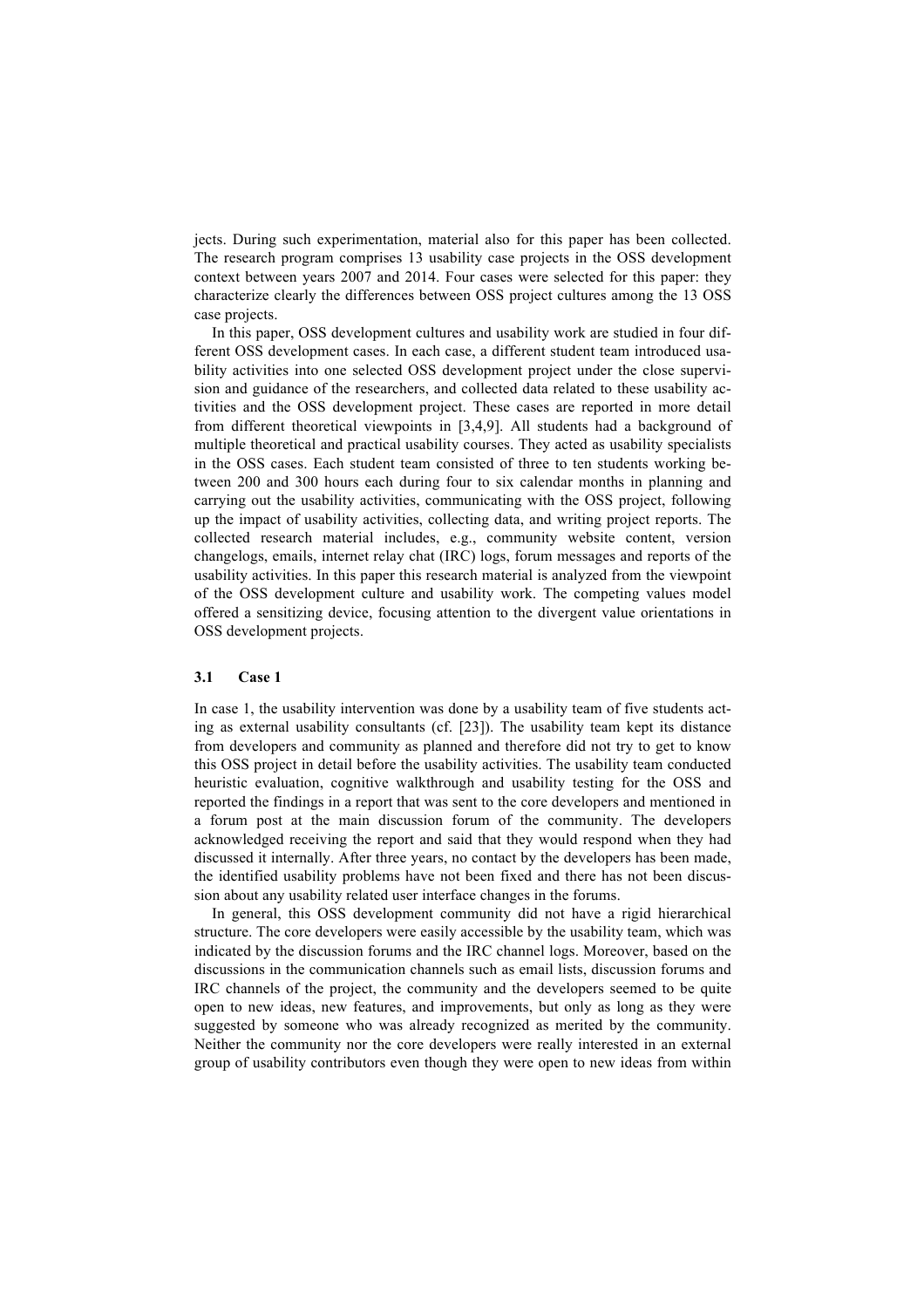their own community. This was again indicated by the emails and IRC messages between the developers and the usability team. Altogether, the general mindset among the developers was not very encouraging for usability: the suggested usability improvements in the forums by users had been frequently shot down by the developers as being either irrelevant or a subjective matter of taste. Altogether, based on this evidence, we suggest that this OSS development project shares similar features especially with the group culture type in the competing values model, with emphasis on flexibility and internal focus [21].

#### **3.2 Case 2**

Given the failure of introducing usability activities into an OSS project by following a traditional external usability consultant approach in case 1, in case 2, the researchers tried a new approach by getting the student team into a position of an internal usability team. In case 2, the usability team consisted of three students who followed the OSS project's IRC channels and discussion forums for some time and tried to get to know the ways of the project (e.g. how to communicate appropriately in the project's IRC channel and discussion forums, what were the development practices of this OSS project, who would be the best developer to contact regarding usability issues etc.) before letting themselves and their intentions known. According to initial observations collected by the team, the OSS case 2 project had no prior knowledge or training about usability. The usability team contacted the core developers and established contact with the lead developer. The usability team tutored the lead developer about the concept of usability and offered their assistance to all things related to usability, trying to get a legitimate position within the OSS project. The lead developer got interested in the possible benefits of better usability and identified several possible areas for usability evaluation. The usability team performed heuristic evaluation and usability testing for the OSS and was in close contact with the lead developer regarding their findings and possible redesign solutions, and also participated in discussions in the project's IRC channel. After the evaluations, the usability team wrote a report of the usability issues, which included also their suggestions for changes to fix the usability problems. This time the work of the usability team had an impact. The core developers included the suggestions of the usability team as part of the changes to be made to the next version of the OSS and also fixed them in the next version. The core developers also contacted the usability team later, asking for a new usability evaluation for the next version.

The OSS community seemed to have a loose hierarchical structure, which was indicated by discussion forum and IRC channel messages. The core developers were easy to contact. They were interested in usability contributions and gave a warm welcome to the usability team even though they were not at first certain what usability was, which was indicated by the IRC and email messages between the developers and the usability contributors. In general, the community and the developers welcomed everybody willing to contribute towards the common goal of the community in any way, which was indicated by the welcoming attitude in the discussion forum and the IRC messages. Therefore, based on the evidence collected, we suggest that this OSS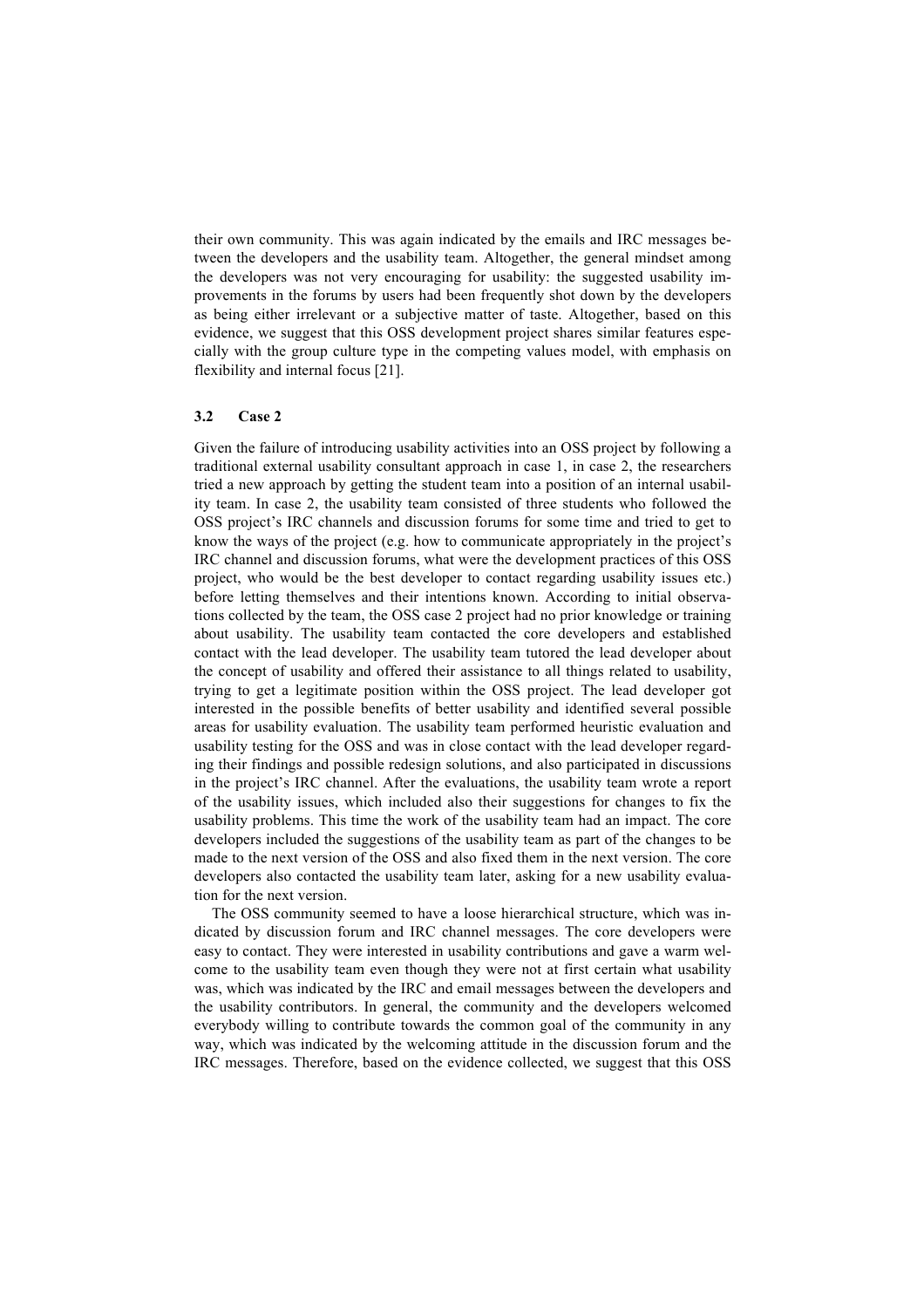development project shares similar features especially with the adhocratic culture type in the competing values model, with emphasis on flexibility and external focus [21].

#### **3.3 Case 3**

In case 3, a usability team of ten students started by searching and following multiple communication channels of an OSS project for a couple of weeks, in order to get to know the proper ways of communicating in these channels, the use of community specific terminology, the development practices, and the already raised and discussed usability issues. The usability team tried to gain a legitimate position by contacting the core developers and offering their usability expertise for a particular area of the software, which had already raised some discussion as regards the complicated user interface and the difficulties in use. Extensive usability testing and heuristic analysis were performed. The usability team wrote several reports about usability problems and their suggestions for changes to the user interface to fix these issues. These reports were put available on the usability team's blog and advertised in the project's IRC channels and discussion forums. The usability team informed the core developers and the community through IRC and discussion forums about the future usability activities, the usability reports and the redesign mock-ups. The reactions within the core developers and the community were varied; one core developer was very supportive for the usability activities while the other core developers and the community ignored the usability team and the usability discussion it tried to raise. The suggested changes to the user interface have not been made.

This OSS development community had a rigid, multilayered hierarchical structure and the leading core developer acted as the benevolent dictator, who communicated mainly with his trusted core developers, which was indicated by the community website and the lack of direct communication channels to the leading core developer. Hence, the leading core developer was inaccessible to the usability team. In this kind of OSS development community it may take a lot of time and effort to gain merit and access to the inner onion layers of the project. This likely applies to usability specialists, too. The evidence also indicates that this OSS development community was not very open to new ideas, especially to those proposed by outsiders: the discussions within this community showed that the core developers and the community in general had rejected many usability and user interface improvements and had firm ideas on those matters by themselves. Thus, based on the evidence collected, we suggest that this OSS development project shares similar features especially with the hierarchical culture type in the competing values model, with emphasis on control and internal focus [21].

#### **3.4 Case 4**

In case 4, similarly with cases 2 and 3, a usability team of five students followed the case OSS project's IRC channels and discussion forums for some time and tried to get to know the practices of the project before introducing themselves and their intentions. The usability team conducted heuristic evaluation and usability testing. The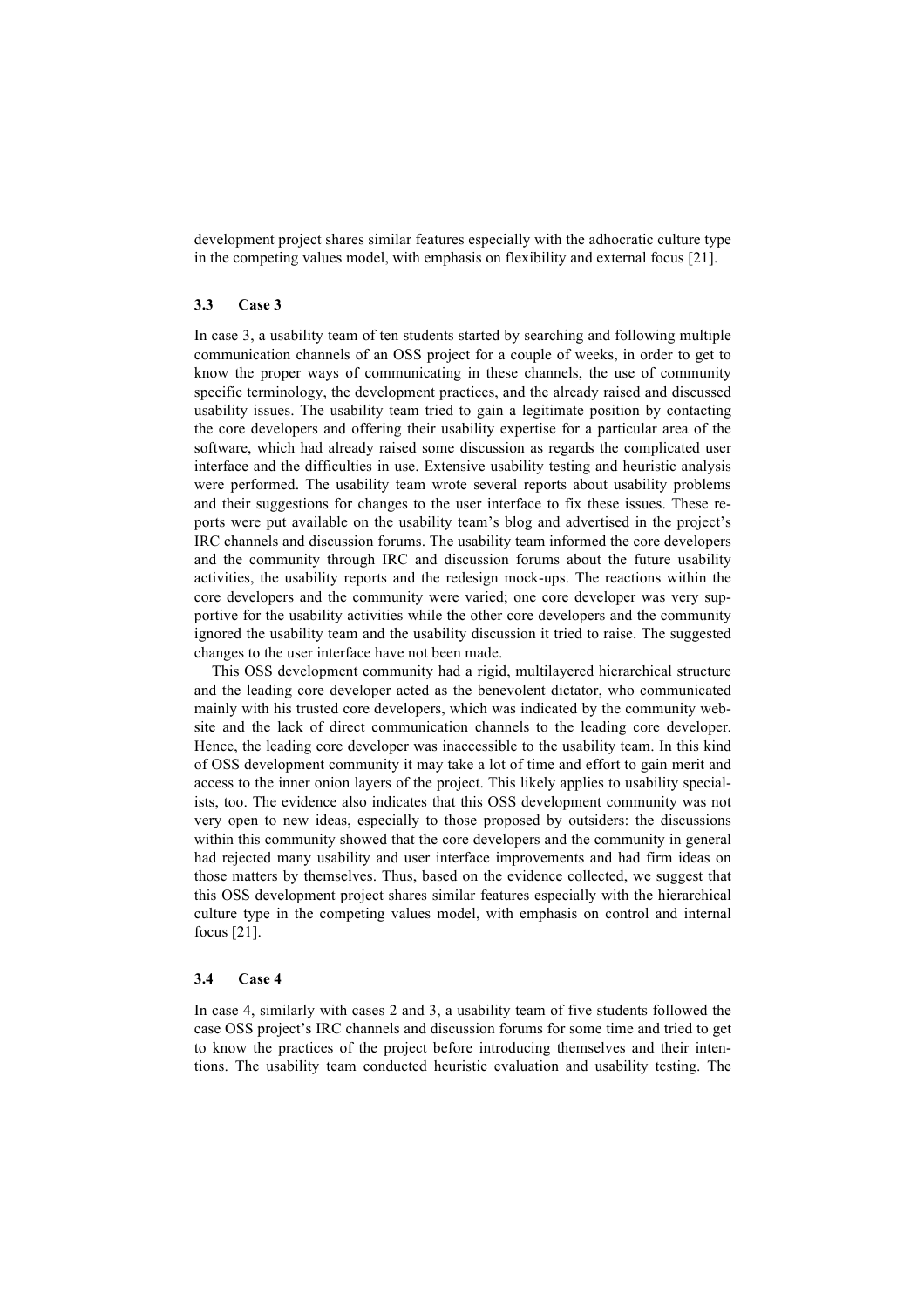usability team wrote a preliminary and final usability reports about the usability issues and their suggestions for changes to fix them. The preliminary usability report, delivered to the project's mailing list, resulted in active discussion and lots of interest. The final usability report was delivered to the wiki of the OSS project, where the developers commented it actively. In addition, the usability team also submitted code patches and level design work, including new user interface menus and a new tutorial for the OSS. These were also received positively and they were accepted into the code repository. Moreover, the work of the usability team was referenced in several commit messages and one commit message asked explicitly for input from the usability team. Furthermore, one of the members of the usability team was invited to the development team and given commit rights as a result of his work in the usability team, his contributions to the code and discussions, and his recognized skills as a user of the OSS.

This OSS community had the traditional onion style hierarchical structure, but the culture of the community was open for new ideas and innovations. The development team of this OSS project was a tight group, who promoted into their team only those contributors who had contributed high level code, bug fixes or designs for a long period of time and whose ideas were in line with the design philosophy of the developers and the community. The development team made all decisions after lengthy discussions, trying to achieve a consensus. The core developers were easy to contact and the team was actually quite open to new members, as was indicated by the invitation of the usability team member into the development team. The core developers were also interested in the contributions of the usability team, which was indicated by the discussion forum and developer IRC channel messages. The development team encouraged the usability team to reduce all unnecessary tedious actions in the OSS to make the use better. In general, the community and the developers welcomed everybody willing to contribute towards the common goal of the community, which was again indicated by the discussion forum and the IRC channel messages of this project. Therefore, based on the evidence collected, we suggest that this OSS development project shares similar features especially with the adhocratic culture type in the competing values model, with emphasis on flexibility and external focus [21].

### **4 Concluding Discussion**

There is a lack of research on culture in the OSS development context; thus, this paper contributes by offering initial insights on the matter. The literature review showed interesting distinctions in the literature. 'Usability culture' in an ideal sense as well as in a sense of current state of affairs was brought up. Some studies recommended changing the culture to fit usability work, while others emphasized that usability work should be modified to fit the culture in question. Initial results of our inquiry into culture and usability work in OSS development projects were presented. The competing values model was used as a sensitizing device and the four OSS case projects were classified to represent adhocratic, group or hierarchical types of culture [21]. Our usability intervention succeeded only in the OSS projects showing resemblance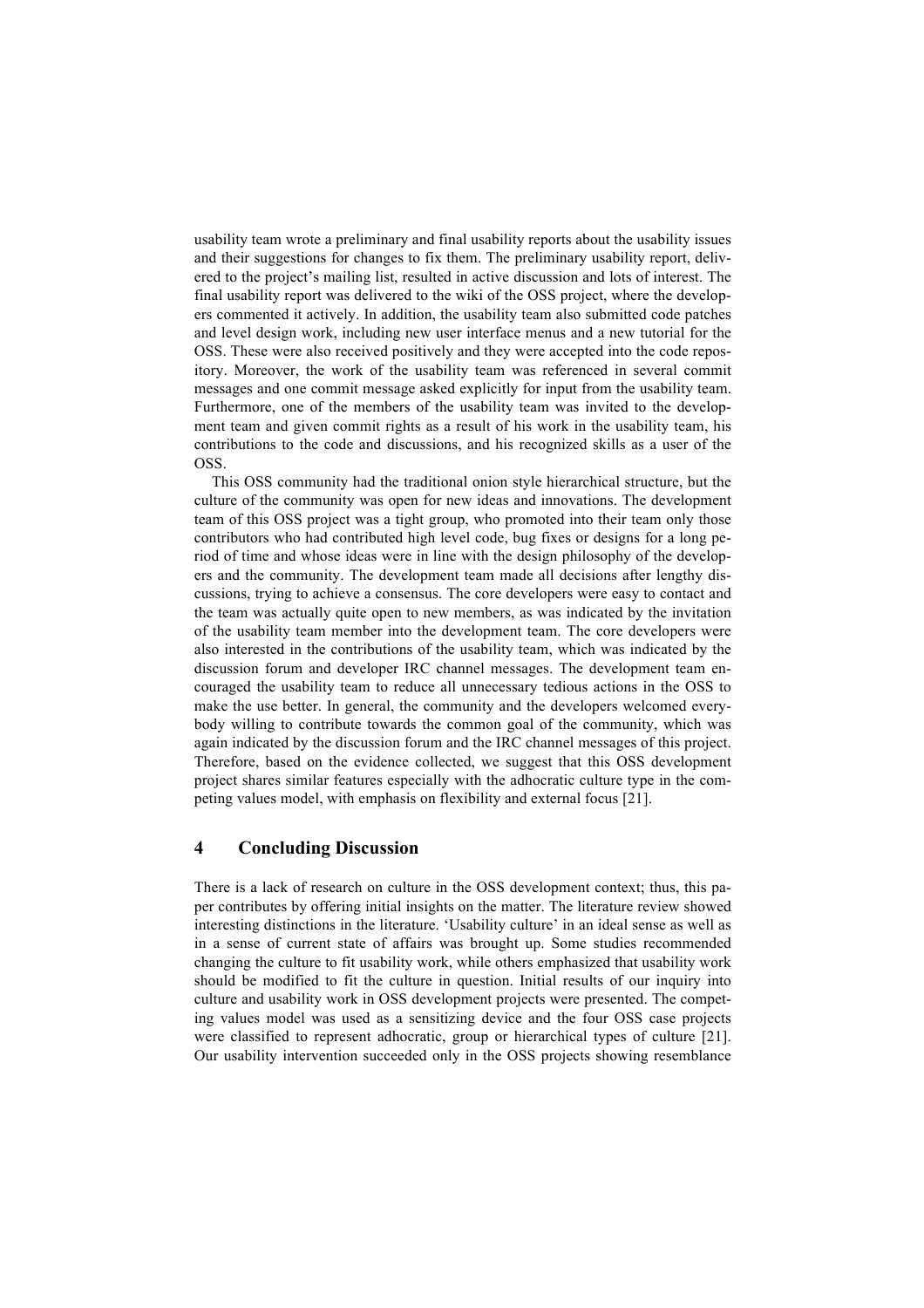with the adhocratic type of culture, while in the unsuccessful cases the culture types identified were hierarchical and group culture type. However, our results on the relationship between usability work and different culture types in OSS development projects are clearly inconclusive as there are numerous issues that may be affecting the results. Quantitative research is required for testing these initial findings.

However, one can still speculate on the relationship between usability work and culture in OSS development projects. Our findings could imply that **the adhocratic culture type is the most suitable culture type for usability work in the OSS development context**. Thus, the description of the adhocratic culture type (e.g. [21]) could offer guidelines for identifying an ideal culture type for usability work in OSS development. Then one could either target only OSS projects representing this ideal state of affairs or try to change the culture of OSS projects representing other culture types. However, criticism against this kind of conception of culture has been expressed: cultures should not be viewed as something that can be intentionally changed [1,2], probably even more so in OSS development projects than in commercial development organizations, as OSS communities usually operate on voluntary basis.

On the other hand, an alternative interpretation of the findings could be that: **when aiming at introducing usability work into OSS development; it needs to be modified to fit the culture type**. This proposition assumes that in the adhocratic culture type our approach was suitable, while for other culture types more fitting approaches need to be figured out. Along these lines, we next propose what this cultural fitting could entail for different culture types, relying on the work of Iivari [1], who has offered recommendations on how usability work could be modified to fit the different culture types. We adapt this work to suit the OSS development context and suggest that in an OSS development project: 1) With the group culture orientation, the emphasis as regards usability work should be on communal decision-making, informal information sharing, training and teamwork; 2) With the adhocracy culture orientation, the emphasis as regards usability work should be on innovation, experimentation, risk taking, supporting teamwork, brainstorming and iteration; 3) With the hierarchical culture orientation, the emphasis as regards usability work should be on careful planning and rules, procedures, control and documentation; and 4) With the rational culture orientation, the emphasis as regards usability work should be on measurement and cost benefit considerations that reveal the rationale for usability (cf. [3,4]).

In this paper, we utilized the competing values model for making sense of the cultural context of OSS development projects. Although the model has been widely used in culture studies, other models exist in the literature (e.g., Hofstede's model of culture and organizations) and other methods can be used (e.g., ethnography). As regards these four cases, it might also be considered as a limitation that the usability specialists in these cases were students. On the other hand, students from the IT field actually act as fully fledged developers in many OSS projects - students may have both development skills and time at their disposal. OSS projects usually do not prioritize formal education, but instead value the ability to contribute something useful to the project. In the described cases, the OSS developers did not see their status as students as being any kind of problem. In addition, the chosen OSS projects may affect the results of this experiment and more research is needed.